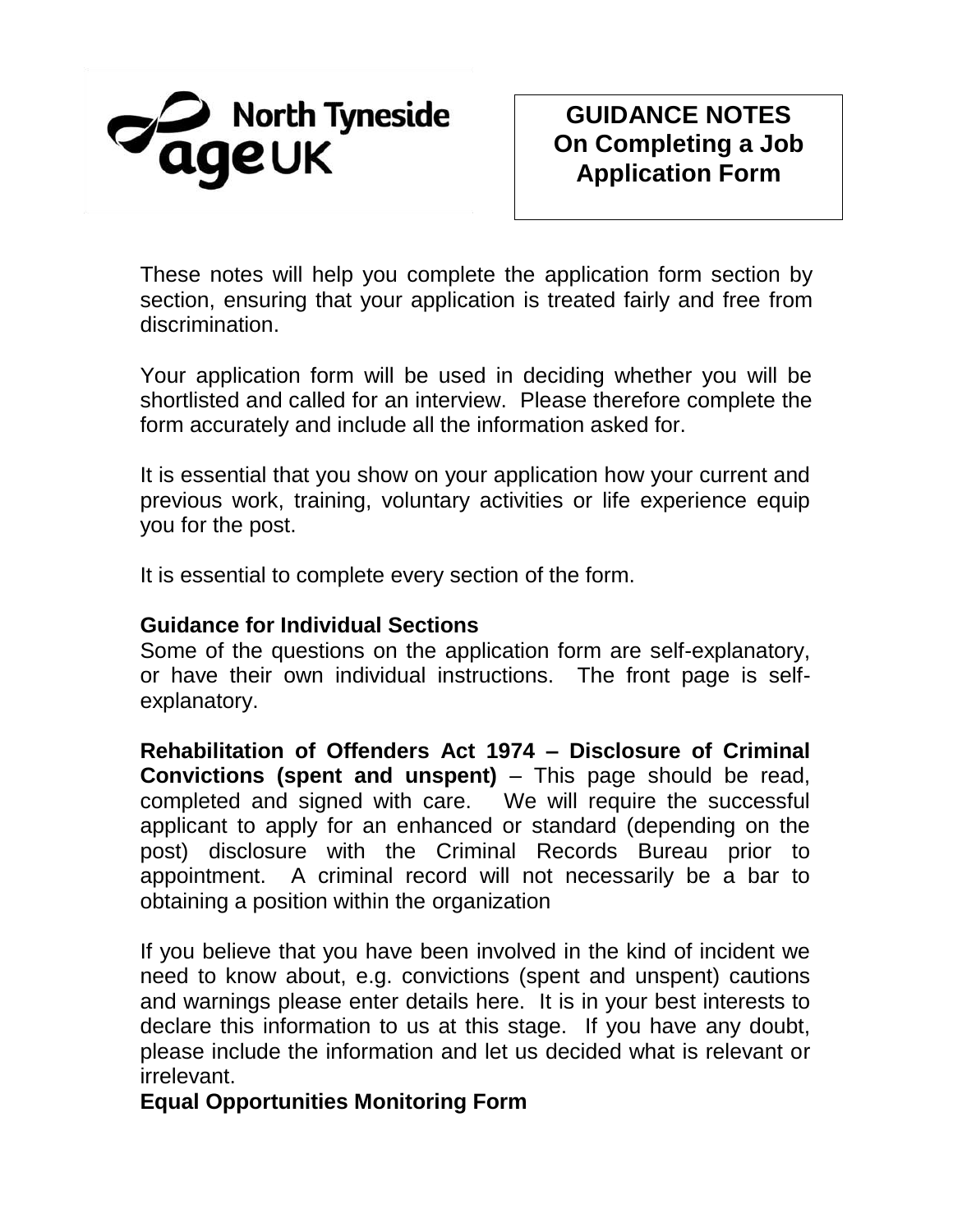This is an anonymous form, which is separated from your application before submission to the interview panel for shortlisting for interview purposes. It is also used to assess as a whole whether our recruitment practices are attracting a range of people from all groups within society.

### **Education**

Please list your qualifications, the grades and the dates awarded. You will only be required to provide evidence of your qualifications at interview, if they are requested, in a letter inviting you to attend for interview.

# **Employment Details**

Please provide details of your present post as requested. You should start by inserting the title of your present post immediately to the right of 'Present Post' and then continue with name and address etc. The next section asks you to explain the duties and responsibilities you currently undertake in your present post.

# **Supporting Statement**

This is your opportunity to tell us why you are suitable for the job. Read through the job description and person specification thoroughly so that you are familiar with the duties of the post and the skills, abilities, etc needed to do them effectively. Then tell us how you meet each of the criteria in the person specification by giving details of your relevant experience (paid and unpaid), knowledge, skills, abilities. **You may find it useful to deal with each point in turn.**

If you have been out of work for a long time, or have never been in work, you may have acquired relevant skills and experience from being involved in community or voluntary work, through school or college activities, or by running your home.

We recognise that some areas will require a period of learning in the job and we shall make appropriate allowances for those. Just give as much relevant information as possible.

It is helpful to ensure that the information you give is well organized and relevant. Write in a positive way using examples of what you did